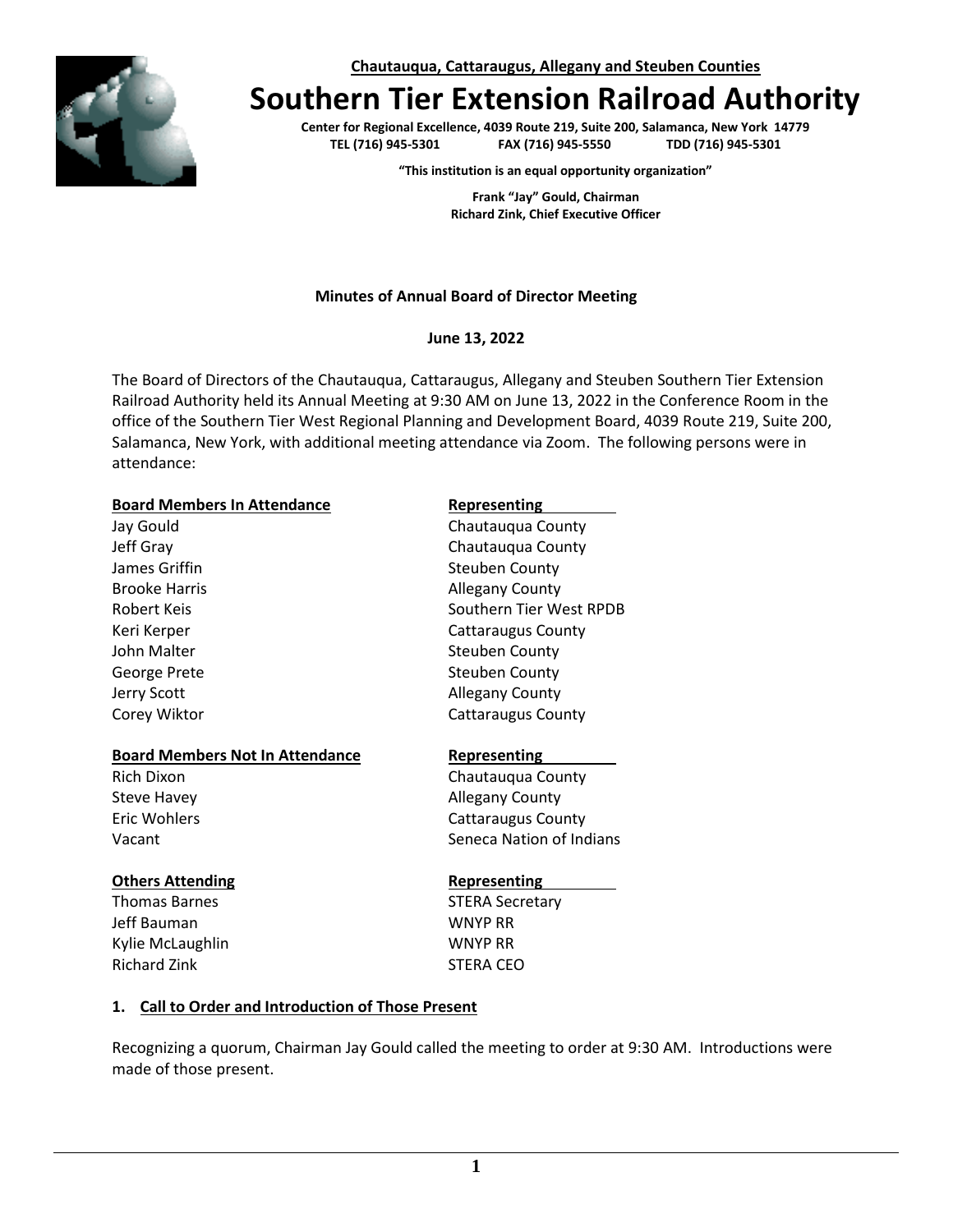### **2. Reading and Approval of the Minutes of the March 21, 2022 Meeting**

The Board adopted a resolution approving the minutes of the March 21, 2022 Board Meeting (Harris, Griffin, passing unanimously).

### **3. Election of Officers**

Nominating Committee Chairman Rich Dixon reported the following slate of nominees for election:

#### **Board officers:**

| Jay Gould     | Chairman             |
|---------------|----------------------|
| Steven Havey  | Vice Chairman        |
| James Griffin | Second Vice Chairman |

There were no other nominations from the floor. The Board approved a resolution electing this slate of officers (Harris, Kerper, passing unanimously).

Nominating Committee Chairman Rich Dixon also reported the following slate of nominees for election:

#### **Corporate officers:**

| <b>Richard Zink</b> | Chief Executive Officer (Executive Director) |
|---------------------|----------------------------------------------|
| Robert Keis         | Treasurer (Chief Financial Officer)          |
| Thomas Barnes       | Secretary                                    |

There were no other nominations from the floor. The Board approved a resolution electing this slate of officers (Scott, Griffin, passing unanimously).

Mr. Gould, by virtue of his position as Chairman, becomes the Ethics Officer and Records Access Appeals Officer.

Mr. Zink, by virtue of his position as CEO, is the STERA Contracting Officer, Records Management Officer, and Records Access Officer.

#### **4. Communications**

#### **New Members**

Mr. Barnes reported communications from Cattaraugus County appointing Eric Wohlers and Corey Wiktor to fill the unexpired terms of Earl McElfresh and Richard Cousins. He noted that Mr. McElfresh has resigned, and Mr. Cousins had passed away. Mr. Barnes reported communications from Steuben County appointing George Prete to fill the unexpired term of John Carbone. He noted that Mr. Carbone has resigned.

#### **Sale of Parcel**

Mr. Barnes reported that he had been approached by two individuals who wished to purchase an inactive rail parcel approximately a mile from the active rail line, which had not been used for rail service for more than 60 years, possibly longer, and that had no possibility of being used for rail service in the future, being landlocked in a residential/commercial area of the City of Olean, with no feasible connection to the active rail line. Per the terms of STERA's agreements with Norfolk Southern, exclusive authority for transferring property is retained by Norfolk Southern. Mr. Barnes indicated that he had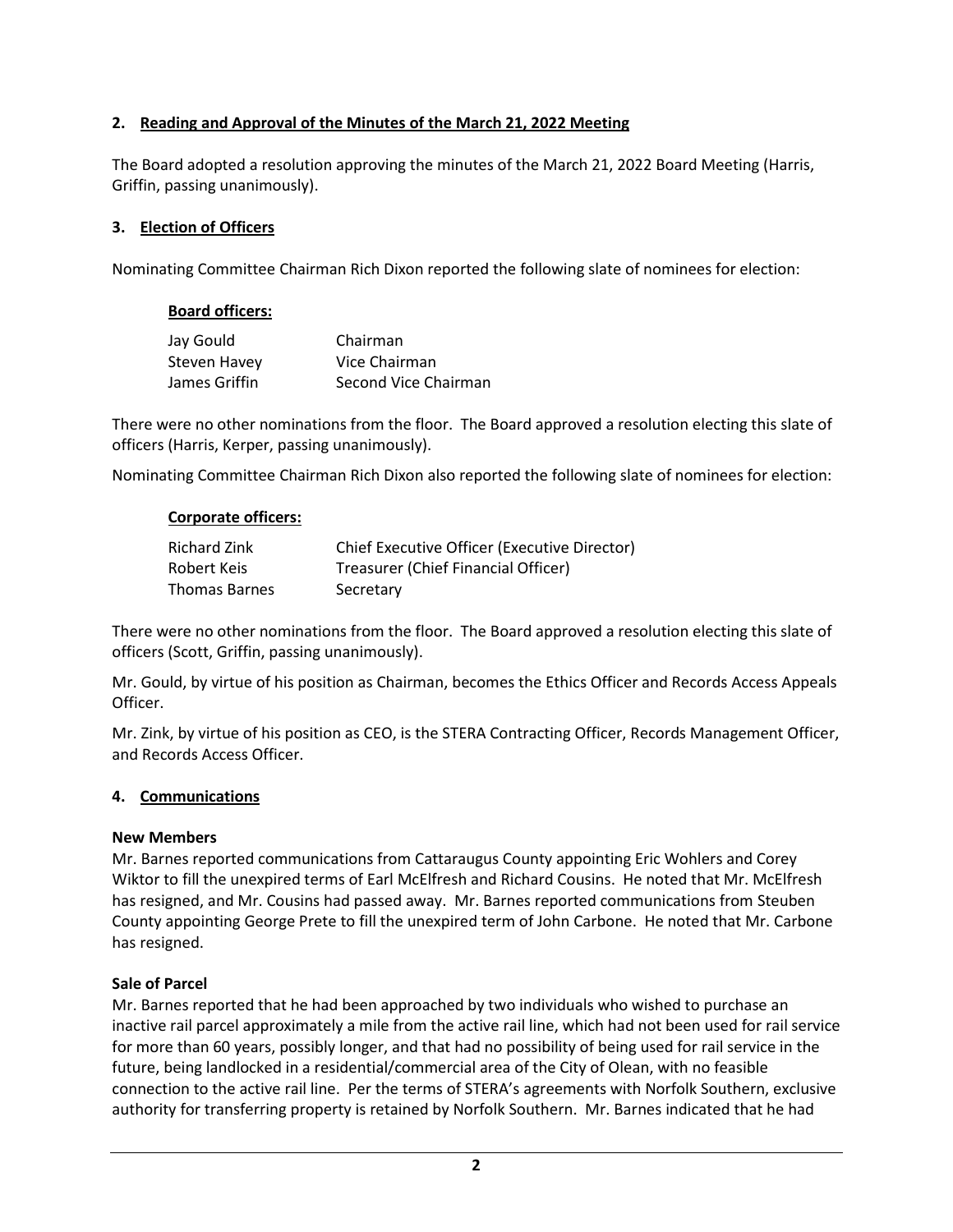facilitated discussions between Norfolk Southern and the prospective purchasers. Should the purchase come to fruition, STERA would have to sign off on it, inasmuch as STERA is deed holder on the parcel.

# **Allegany Source Water Protection Planning Initiative**

Mr. Barnes noted that STERA has been contacted by the Village of Allegany, which was undertaking a source water protection planning process, to ensure the quality of water from its three municipal wells, keeping them free of contamination. One likely outcome of the planning project is a zoning overlay district for the up-aquifer area from the wells, which would constrain certain types of development and activities. The three wells are immediately adjacent to the rail line. Mr. Belke, Ms. McLaughlin, Mr. Coats and Mr. Barnes have been involved in the project. Primary impacts to the rail operations would seem to be eliminating spraying of chemicals to deter vegetation growth, and improved communication practices in the event of a derailment.

# **National Grid**

Mr. Barnes noted that STERA has been contacted by National Grid, which is looking to expand an easement in the Franklinville/Farmersville area to locate additional poles to accommodate anticipated increased electrical service needs in the Machias area. He referred the company to WNYP, which is working with National Grid.

# **5. Treasurer's Report**

Mr. Zink presented the Treasurer's Report for May 31, 2022. Mr. Zink noted that the Audit Committee had met to review the financial statements. For the year to date ending May 31, 2022, STERA had net income of \$16,022.51 on revenues of \$103,611.16. As of May 31, 2022, STERA had net assets of \$3,908,358.14 on assets of \$3,914,158.14, with a cash balance of \$87,162.14. Accounts payable as of May 31, 2022 were \$5,000.00, and accounts receivable and grants receivable as of May 31, 2022 were \$80,000.00 and \$0, respectively. He discussed elements of the balance sheet. The Board adopted a resolution approving the Treasurer's Report for May 31, 2022 (Scott, Griffin, passing unanimously).

# **6. Reports of Committees**

# **A. Audit Committee**

The Audit Committee had met earlier that day, had reviewed and approved the interim financial statements, and had recommended that the Board approve the interim statements.

#### **B. Governance Committee**

The Governance Committee had met earlier that day, had reviewed and approved the Financial Disclosure and Ethics Report, and had recommended that the Board approve the Financial Disclosure and Ethics Report. At the recommendation of the Committee, the Board adopted a resolution approving the Financial Disclosure and Ethics Report (Kerper, Scott, passing unanimously).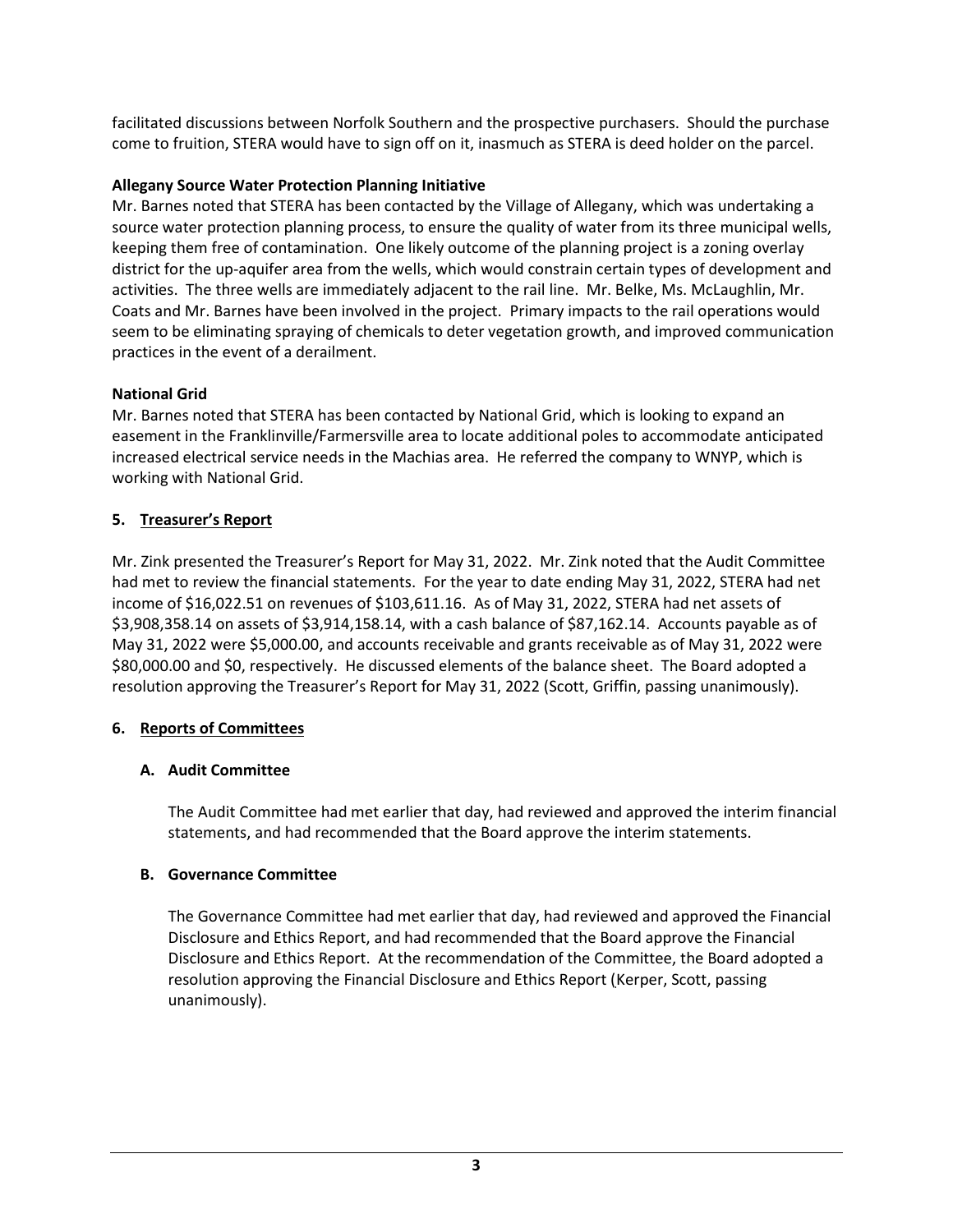### **Old or Unfinished Business**

# **7. WNYP RR Operating Status Report**

Kylie McLaughlin (General Manager of the WNYP RR) provided a Management Report to the STERA Board. The Management Report covered the areas of Safety and Security, Grant Activities, Real Property, Operations and Customer Service, Marketing and Freight Business, Mechanical Issues, and Engineering and Maintenance of Way.

Highlights of their report are:

#### • **Operations, Service Levels, and Freight:**

- o Current operations are as follows:
	- Olean: normal operation is 2 crew starts (two-man crews) and 1 RCO
	- Meadville: normal operation is a daily two-man crew and 1 RCO as needed
- o Zero customer service failures
- o 7 new hires during first quarter of 2022
- o Good relationships with union and Norfolk Southern
- **Safety:**
	- $\circ$  Zero reportable injuries year to date. Three minor derailments YTD (Olean Yard, Sasol siding, Lord Lead). YTD Incidents (1 signal mast strike and 2 bridge strikes).
	- o Training has been increased this year.
	- $\circ$  Action Committee-meets quarterly to discuss safety culture and ways to enhance job satisfaction and engagement. WNYP's 2022 focus is good employee culture (engaging employees with planning, leaders showing support, more frequent interaction).
- **STERA Construction Projects:**
	- o Although these STERA projects were discussed by Mr. Belke during the WNYP report, they are reported on separately under item #9 in these minutes.

#### • **WNYP Construction Projects:**

- o **2022 Grade Crossing Surface Repairs:** 8 planned for PA, 1 for NY (included in Grant-2018 NYSDOT PFRAP)
- o **Section 130:** WNYP submitted 3 crossings for full signal upgrade in New York State, and 1 crossing for full signal upgrade in PA
- o **RailPod-Geometry Testing:** completed (March)-found minor defects that have been addressed
- o **Penn State-Bridge Monitor Testing**
- o WNYP plans to use internal forces to install 4,000 ties between SA-60.00 -SA-64.00
- $\circ$  WNYP plans to use internal forces to do concrete and masonry repairs to three bridges near Concord Township, Mill Village, and Venango.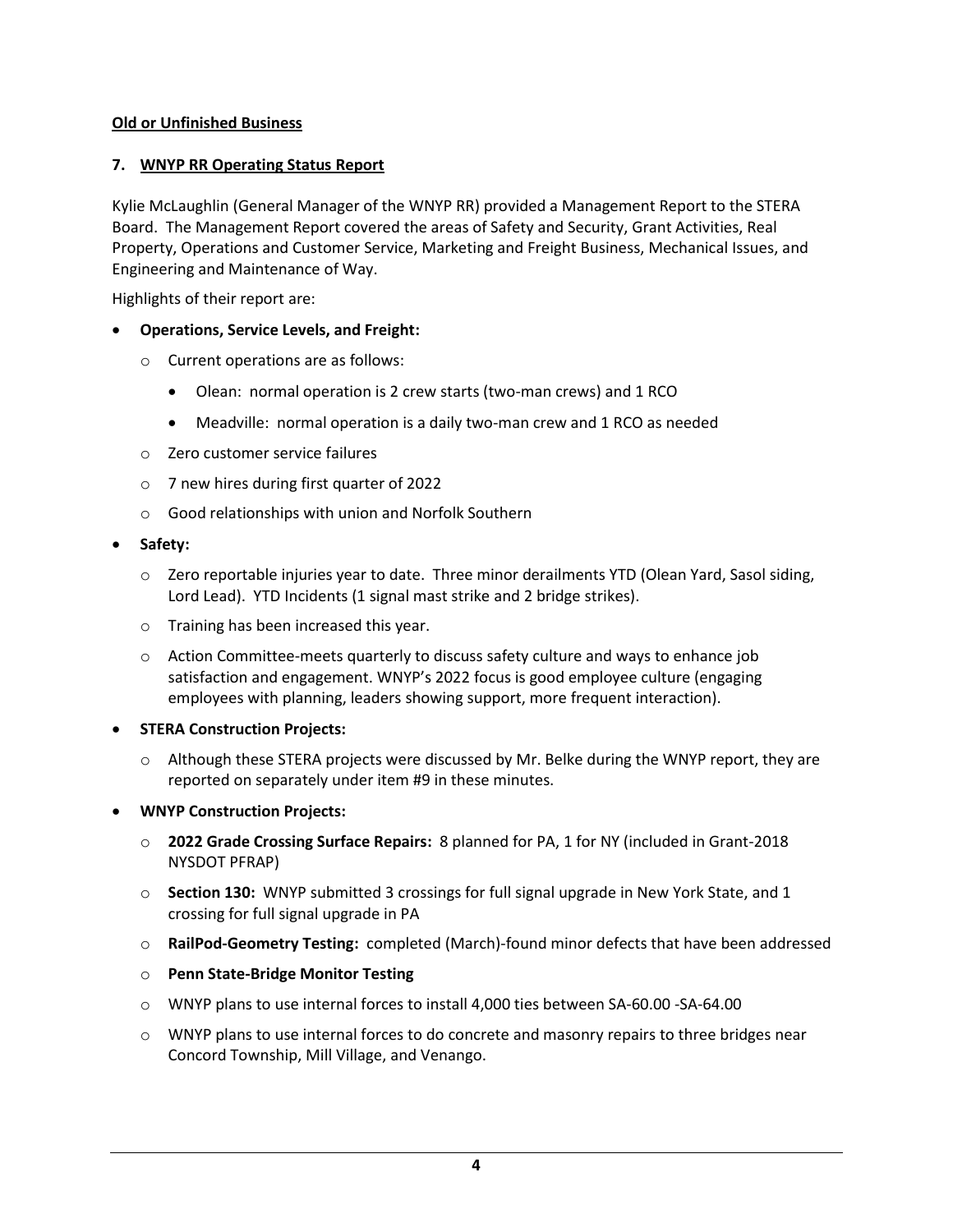- $\circ$  WNYP plans to use internal forces to undertake South Side industrial track improvements on the Oil City Branch, involving 300 relay ties, 4 carloads of stone, installation of 2 new culverts (18" dia.) to improve drainage, bank stabilization, and surfacing.
- o **2021 RTAP**: WNYP submitted an application in September for a \$1,669,792 project (\$1,168,854 NYSDOT, \$500,938 WNYP contribution) to install and surface 11,297 ties and one set of switch timber in the 'Columbus & Erie' mileage from the NYS/PA state line at MP CE-1.55 to East Columbus, MP CE-13.20, a distance of 11.65miles. Grant awarded in December. Bergmann will handle the bids. WMYP currently is working with PennDOT to prep bid package.
- o **2019 Federal Consolidated Rail Infrastructure and Safety Improvements (CRISI):** WNYP is undertaking continued planning, design work and FRA negotiations for bridge replacements/repairs of four through-truss bridges. Farmers Valley Branch through-truss bridge FV-1.2 has moved to the head of the list with IGI signaling a commitment to participate financially. Also includes abutment repairs to another Farmers Valley Branch bridge and replacements of the Sugar Creek and Oil Creek Bridges truss bridges on the Oil City Branch. National Environmental Protection Act (NEPA), State Historic Preservation Act (SHIPO) permitting and preliminary engineering underway. Planning continues between McKean County, FRA, and WNYP. WNYP has reached agreement with McKean County and FRA regarding specific contract provisions. WNYP is awaiting response from McKean County Board of Supervisors regarding review of FRA's recommended changes to various attachments.

In response to a Board question regarding federal transportation legislation and availability of funds for freight transportation, Ms. McLaughlin indicated that the legislation focuses on passenger rail, but there apparently is a new round of CRISI funding available to freight rail.

The Board adopted a resolution approving Ms. McLaughlin's report (Scott, Kerper, passing unanimously).

Status reports on several individual STERA projects, which were discussed during the WNYP report, are provided below under item #8.

#### **8. Status Reports on Current and Proposed Rehabilitation Projects**

#### **A. Completed Projects:**

#### **FEMA Project (Southern Tier Extension Line)**

FEMA has closed out the project. WNYP will not seek reimbursement for remaining funds expended.

# **NYS DOT 2005 Bond Act Bridge Rehab and Track Realignment (Falconer) Project (Southern Tier Extension Line)**

All work on the project has been completed and STERA is awaiting project closeout from NYS DOT.

#### **NYS DOT PFRAP Cattaraugus Rail Rehabilitation Project (Southern Tier Extension Line)**

All work on the project has been completed and STERA is awaiting project closeout from NYS DOT.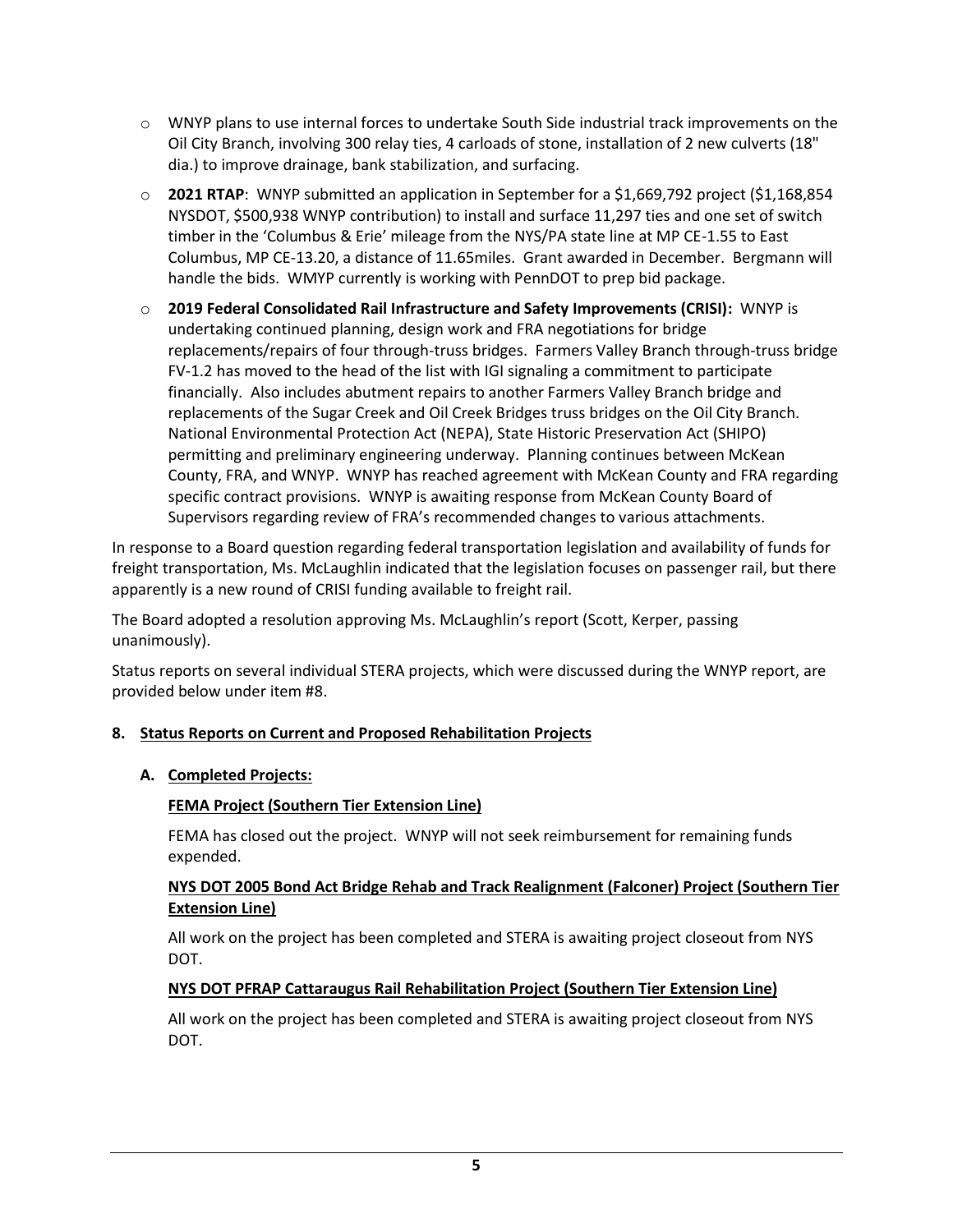# **NYS DOT PFRAP Tie Replacement and Grade Crossing Repair Project (Buffalo Line)**

All work on the project has been completed and STERA is awaiting project closeout from NYS DOT.

#### **B. Active Projects:**

#### **STERA Track and Bridge Rehabilitation Project (Southern Tier Extension Line and Buffalo Line)**

NYS DOT still has not authorized the installation of the 8,000 linear feet of rail and has not approved the completed work on the four completed bridges.

As to the remaining bridge (Queen Street in Olean on the Buffalo Line) and the proposed change that would involve work on the Front Street bridge (also in Olean on the Buffalo line), NYS DOT has approved the work to be done within the existing budget, and per prior authorization, STERA has executed an agreement revising the STERA-WNYP subcontract. WNYP plans to complete work on the Queen Street bridge in 2022 and to complete work on the Front Street bridge in 2023.

The project also involves 0.8 track miles of continuous welded rail to be installed near Carrollton to replace curve worn rail. WNYP is working on alternative method of installation by contractor

#### **Olean Enginehouse and Yard Improvement Project**

In January 2022, based on the authorization to execute contract documents revising the project contracts and extending the time for completion, STERA and WNYP executed an agreement modifying the existing subcontract between them on the project, reflecting these changes. WNYP is awaiting notice to proceed from NYS DOT. The project will be completed in 2022.

The security system has been completed. The remainder of the track portion grant money will be spent for 3 new switches, 3 sets of switch timbers in the Olean Yard, shop expansion, macadam aprons, Genset to power shop. The project will be completed using a combination of contractor and WNYP internal forces.

#### **STERA Tie and Rail Replacement PFRAP Project (Southern Tier Extension Line)**

STERA has registered in the NYS EBO online system. Rhinehart is the low bidder for the tie and surfacing component and NYS DOT has approved their selection. STERA issued an approval of the selection, and WNYP has placed them under contract. STERA will continue to monitor, through the activities of its subcontractor WNYP and the NYS EBO system, the project's compliance with NYS DOY MWBE requirements.

Rhinehart won the bid for tie and surfacing. WNYP will utilize its own forces to upgrade crossing in Randolph. Rhinehart has ordered all materials for the project and will advise start date within the next month.

#### **C. Proposed Projects**

#### **Proposed NYS DOT PFRAP Project**

No report.

#### **Proposed Bridge NY Project (Salamanca Main Street Bridge Replacement and Track Realignment, Southern Tier Extension Line)**

No update. In 2017, STERA had discussions with the City of Salamanca and he Seneca Nation of Indians regarding a project that would involve replacement of the Salamanca Main Street rail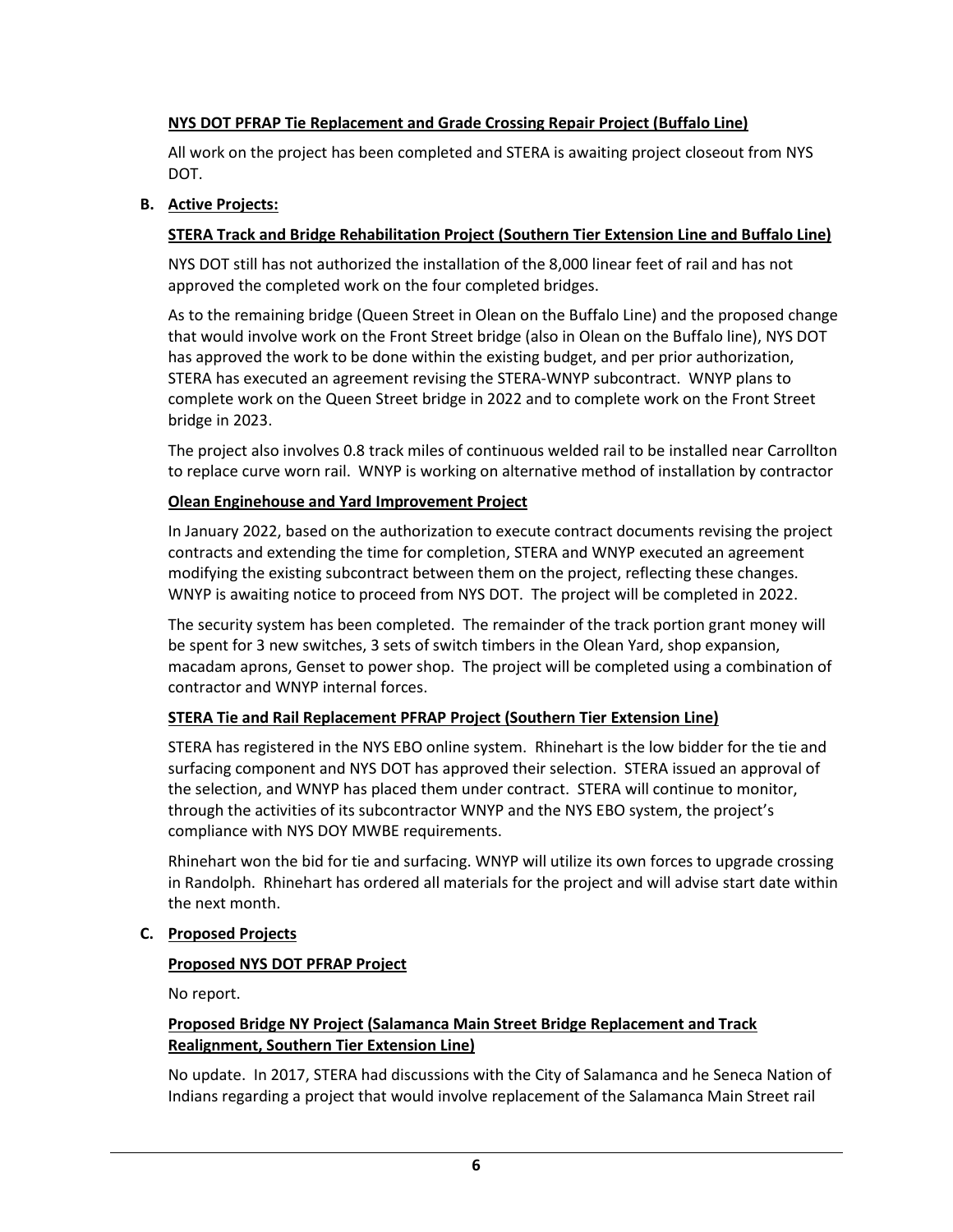bridge (replacing the 6 lane rail bridge with a two lane bridge, with higher clearance for Main Street underpass traffic) and the realignment of track just to the west of the bridge (re-routing of the main line in this area to remove the curvature of the line, which is a safety issue and which keeps train speeds down). Such a project (or at least the bridge replacement component) would be eligible for NYS DOT Bridge NY funding. The project grant application would not be submitted until a future year. The Seneca Nation of Indians representatives indicated that there would have to be approval by the Seneca Nation of Indians for both the bridge and track realignment projects to move forward.

# **Other Salamanca / Seneca Nation of Indians Projects**

No update.

# **Proposed Multi-Modal Freight Transfer Facility and Manufacturing Center Project (Olean)**

Mr. Barnes indicated that there has been no change in this potential initiative. STERA has been unsuccessful to date in obtaining first phase construction funds, but continues to seek funding.

#### **Site Development Project**

Mr. Barnes indicated that there has been no change in this potential initiative. Southern Tier West has not advanced this project at the current time. Mr. Belke previously had indicated his concern that developable, rail-serviceable land may be vanishing to other uses.

#### **9. Seneca Nation of Indians Representation on STERA Board**

There has been no movement on the appointment of a representative to the STERA Board by the Seneca Nation of Indians.

# **10. Compliance with NYS Public Authorities Accountability Act (PAAA) and Public Authorities Reform Act (PARA) and Other Statutory and Regulatory Requirements**

#### **Compliance Status – NYS ABO Training Requirements**

Mr. Gould noted that with the exception of new member Eric Wohlers, all STERA Board members and staff are in compliance with NYS ABO training requirements.

#### **Discussion of Any Desired Policy Modifications**

Mr. Gould encouraged Board members to bring any desired policy modifications forward at any time of the year.

#### **ABO Policy Guidances**

Mr. Barnes indicated that there are a number of ABO Policy Guidances that he would post to the web site.

#### **11. Other Old or Unfinished Business**

There was no other old or unfinished business discussed at the meeting.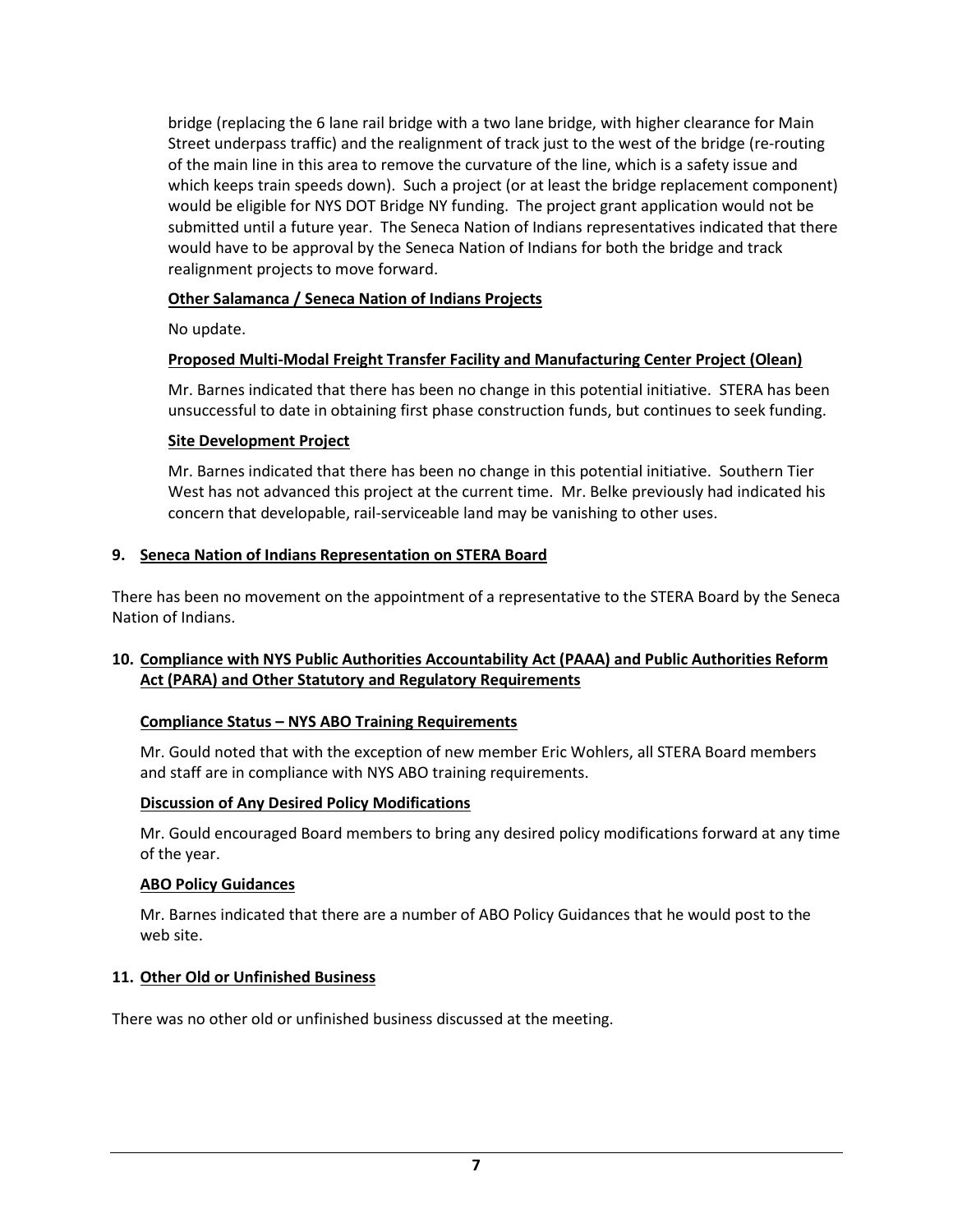#### **12. New Business**

#### **Sunset Provisions**

STERA's enabling legislation provides that STERA "shall continue for thirty years from the effective date of this title, or so long as it shall have bonds or other obligations outstanding or until its existence shall otherwise be terminated by law." STERA's internal reading of this language is that STERA shall continue past this thirty-year term, as it has obligations outstanding (rehabilitation contracts and the contracts with Norfolk Southern), and also because it has not been terminated by law. After discussion, the Board authorized STERA to seek Harris Beach counsel regarding whether STERA's internal read is correct.

#### **Committee Appointments**

Mr. Gould appointed Mr. Wiktor to serve on the Audit Committee, replacing Mr. McElfresh, who had resigned, and Mr. Prete to serve on the Governance Committee, replacing Mr. Carbone, who had resigned. After discussion, the Board approved a resolution approving these appointments (Griffin, Keis, passing unanimously).

#### **Other New Business**

There was no other new business discussed at the meeting.

#### **13. Public Comment**

There was no public comment. Mr. Barnes noted that in STERA's press release to the media announcing the meeting, it was noted that the public could attend either the in-person meeting or the Zoom meeting, and it indicated the method for contacting STERA to obtain Zoom meeting info for the meeting.

#### **14. Next Meeting Date and Agenda for Next Meeting**

The remaining regularly scheduled 2022 meetings of the STERA Board will be on October 17, 2022 and December 12, 2022. Special meetings may also be called as needed. Unless otherwise amended, all meetings of the STERA Board will be at 9:30 AM in the Conference Room in the office of the Southern Tier West Regional Planning and Development Board, 4039 Route 219, Suite 200, Salamanca, New York, with optional attendance via Zoom.

There will be an Audit Committee meeting immediately preceding each scheduled Board meeting. The Governance Committee and Executive Committee will meet as required. Additional special meetings of the committees may be called as needed during 2022. The meetings of the committees will be held at the office of the Southern Tier West Regional Planning and Development Board in Salamanca, NY, with optional attendance via Zoom.

There was discussion regarding ongoing use of Zoom for meetings, and it was reported that Zoom authorization has been extended to July, and possibly might be extended further.

#### **15. Adjournment**

The meeting adjourned at 10:13 AM (Griffin, Scott, passing unanimously).